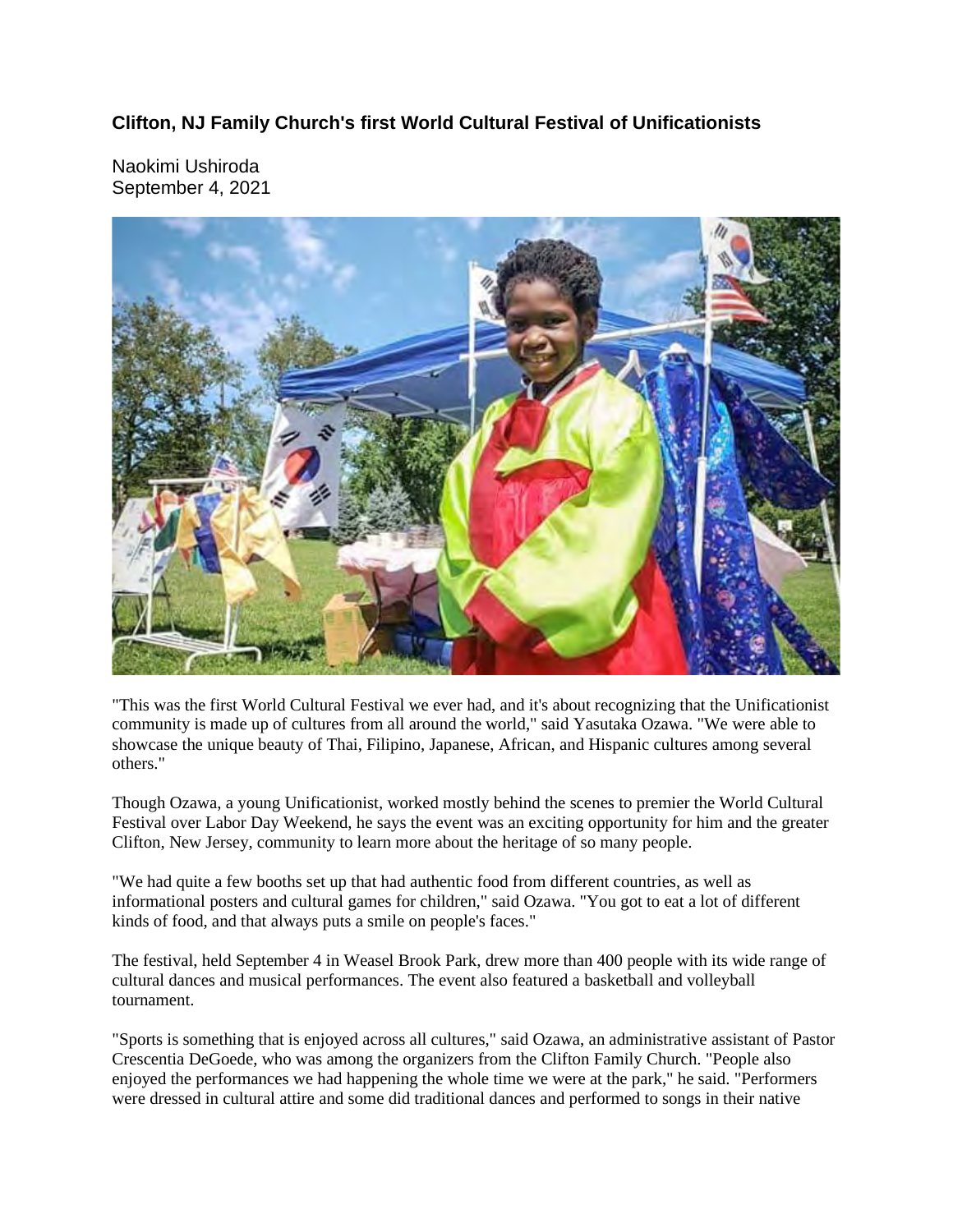language."

Weasel Brook Park is a 19-acre recreation area located near the Clifton Family Church, which is home to the largest Unificationist community in the U.S. The Unification movement, officially known as the Family Federation for World Peace and Unification (FFWPU), has a global presence on six continents and in more than 150 nations. Founded by the late Rev. Dr. Sun Myung Moon and his wife Dr. Hak Ja Han Moon in 1954, the international movement comprises people from all backgrounds and beliefs, transcending barriers of race, nationality, religion, and ideology.



For Naria Gaarder, a young Unificationist who attended the event wearing a traditional Japanese kimono representing her heritage, the World Cultural Festival is a great way to educate, entertain, and bring together an array of cultures.

"I really love things related to international culture and learning about it, so this kind of event always piques my interest," said Gaarder. "I was surprised to see how many ethnic groups were represented there and the great assortment of international foods."

"I especially liked the Japanese grilled squid and cream puffs and the Filipino rice cakes," she said, "but I think the best part was the performances, which engaged the audience to join and learn the dances as well."

Ozawa says the festival was such a big hit that local organizers now plan to make it an annual event.

"It was a wonderful atmosphere of seeing such diverse representation," said Ozawa. "This shows people are able to work together beyond any cultural differences."

You can view more photos from the World Cultural Festival in Clifton here.